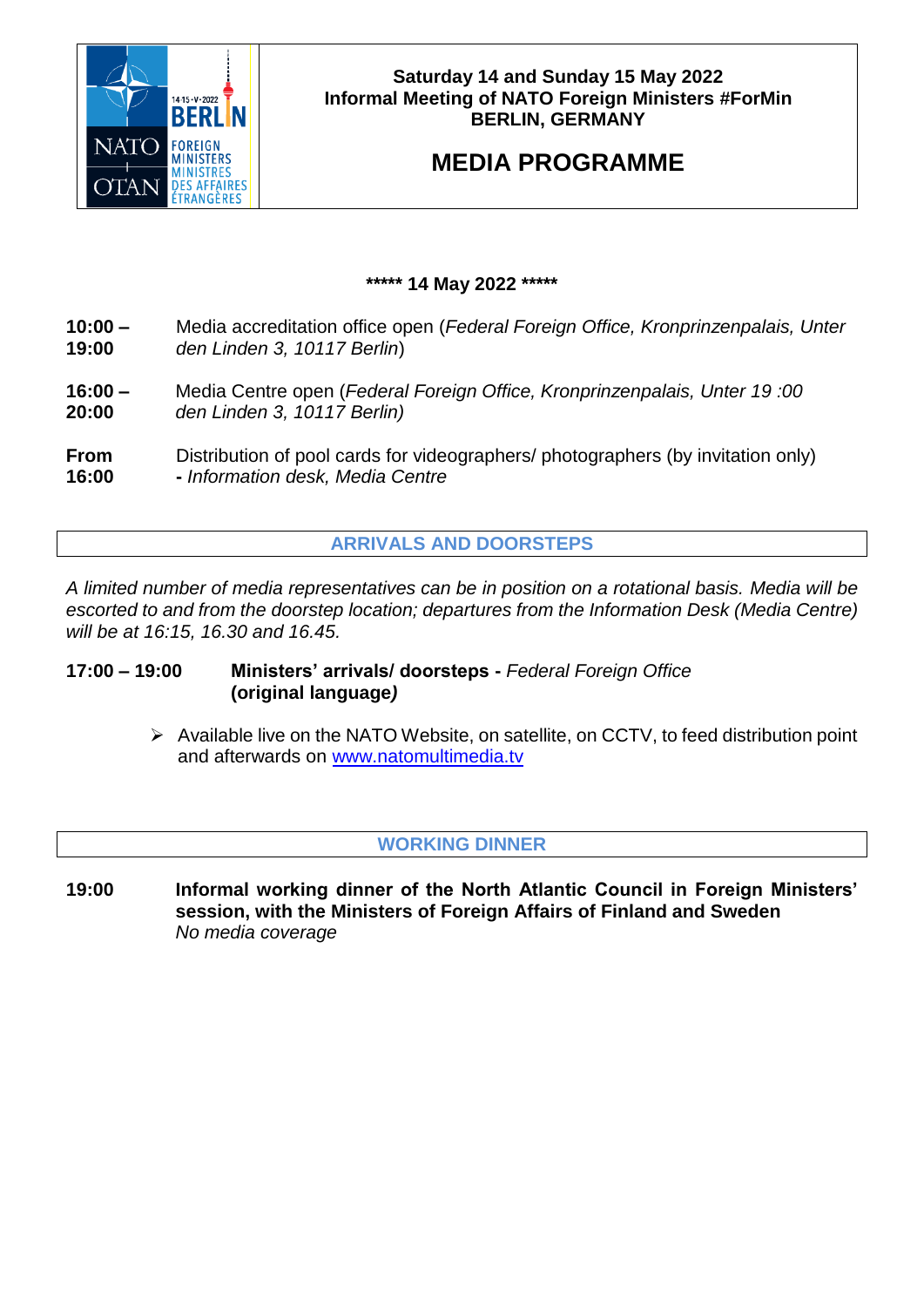- **06:00 –** Media accreditation office open (*Federal Foreign Office, Kronprinzenpalais, Unter* **12:00** *den Linden 3, 10117 Berlin*)
- **06:00 –** Media Centre open (*Federal Foreign Office, Kronprinzenpalais, Unter*  **18:00** *den Linden 3, 10117 Berlin)*
- **06:30** Distribution of pool cards for videographers/ photographers (by invitation only) **10:00 -** *Information desk, Media Centre*

# **ARRIVALS AND DOORSTEPS**

*A limited number of media representatives can be in position on a rotational basis. Media will be escorted to and from the doorstep location; departures from the Information Desk (Media Centre) will be at 07:15, 07.30 and 07.45.* 

- **From Ministers' arrivals/ doorsteps -** *ministerial VIP entrance, Federal Foreign Office* **07:30 (original language)**
	- $\triangleright$  Available live on the NATO Website, on satellite, on CCTV, to feed distribution point and afterwards on [www.natomultimedia.tv](http://www.natomultimedia.tv/)
- **08:00 NATO Deputy Secretary General's doorstep -** *ministerial VIP entrance, Federal Foreign Office*
	- $\triangleright$  Available live on the NATO Website, on CCTV, on satellite, to feed distribution point and afterwards on [www.natomultimedia.tv.](http://www.natomultimedia.tv/) A transcript of the Deputy Secretary General's remarks will be available on the NATO website.
	- **INFORMAL MEETING OF THE NORTH ATLANTIC COUNCIL (NAC) IN FOREIGN MINISTERS SESSION**
- **08:15** *Pool meeting point in the Media Centre. Pools B and C of visual media only depart to cover the informal meeting of the NAC in Foreign Ministers' Session.*
- **09:00 Informal Meeting of the North Atlantic Council in Foreign Ministers session**  Public opening remarks by the NATO Deputy Secretary General and the German Minister of Foreign Affairs
	- $\triangleright$  At location coverage of the beginning of the meeting by the pools B and C
	- Available live on the NATO Website, on CCTV, on satellite, to feed distribution point and afterwards on [www.natomultimedia.tv](http://www.natomultimedia.tv/)
- **11:00** End of the informal meeting of NAC in Foreign Ministers' Session.

#### **OFFICIAL PHOTO**

**10:15** *Pool meeting point - Pool D of visual media only departs to cover the official greeting and the official family photo of the NATO Foreign Affairs Ministers.*